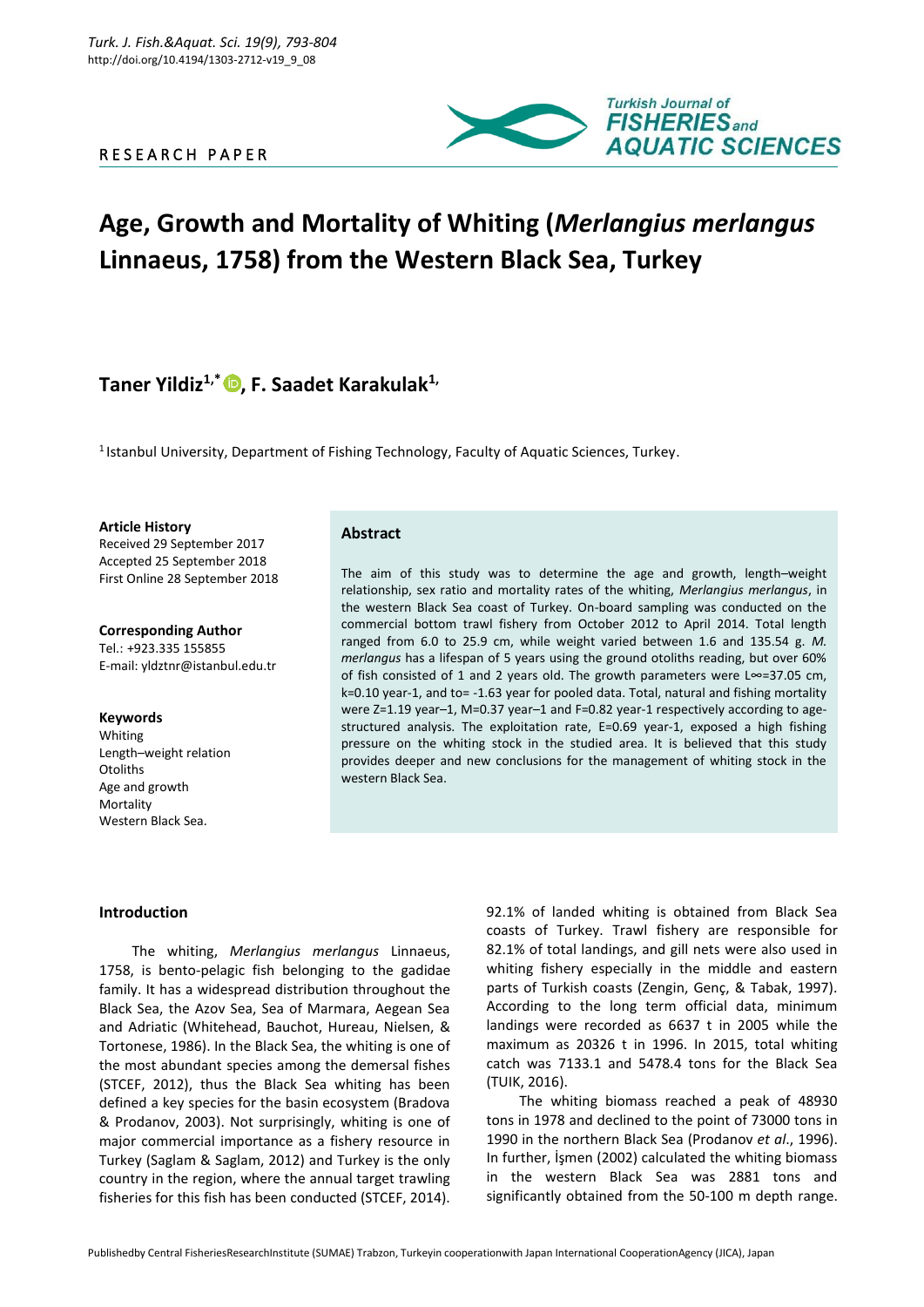It has a relatively low market value, however, the volume landed can be assumed abundant year round means that it is the most economically valuable component of mixed demersal fisheries in the Black Sea.

Studies conducted around the Turkish Black Sea coast are on the distribution, abundance and stock assessment of whiting (Düzgüneş & Karaçam, 1990; Erkoyuncu, Erdem, Samsun, Özdamar, & Kaya, 1994; Samsun, 1995; İşmen, 1995; Bingel *et al*., 1996; Aydın, 1997; Şahin & Akbulut, 1997; Genç *et al*., 1998; Samsun & Erkoyuncu, 1998; Genç *et al*., 2002; Samsun, 2005; Kalaycı, Samsun, Bilgin, & Samsun, 2007; Bilgin, Bal, & Taşcı, 2012). These earlier studies on biology, distribution and population parameters of whiting in the Black Sea were mainly carried out in eastern part of Turkish Black Sea coast. However, the data on population dynamical parameters of whiting for the western Turkish Black Sea coast are scarce for last two decades. Accordingly, the exploitation status of the stocks is unknown for the western coasts of Turkey. The aim of this study is to describe age and growth, and mortality rates of *M. merlangus* in the western Black Sea.

# **Materials and Methods**

#### **Sampling Area and Data Collection**

Monthly biological data were collected during commercial trawl operations conducted from October 2012 to April 2013 and from October 2013 to April 2014 in the İğneada and Rumelifeneri localities on the western Black Sea coast of Turkey. İğneada locates the Bulgarian border of Turkey while Rumelifeneri is in the Black Sea exit of the Istanbul Strait. The structural characteristics of the traditional type of bottom trawl nets are the same in both regions and have an asymmetric structure with a low opening and codended by a rhomboid shape and 40-mm mesh. Fishing depth covers between 29 and 90 meters.

# **Data Analyses**

4003 whiting individuals were measured for total length (0.1 cm), weight (0.01 g) and sexed in the Fishery Biology Laboratory of Faculty of Aquatic Sciences, Istanbul University. A Fish measuring board and electronic balance was used to measurements. Sex



**Figure 1.** Ageing by ground otolith of *M. merlangus*.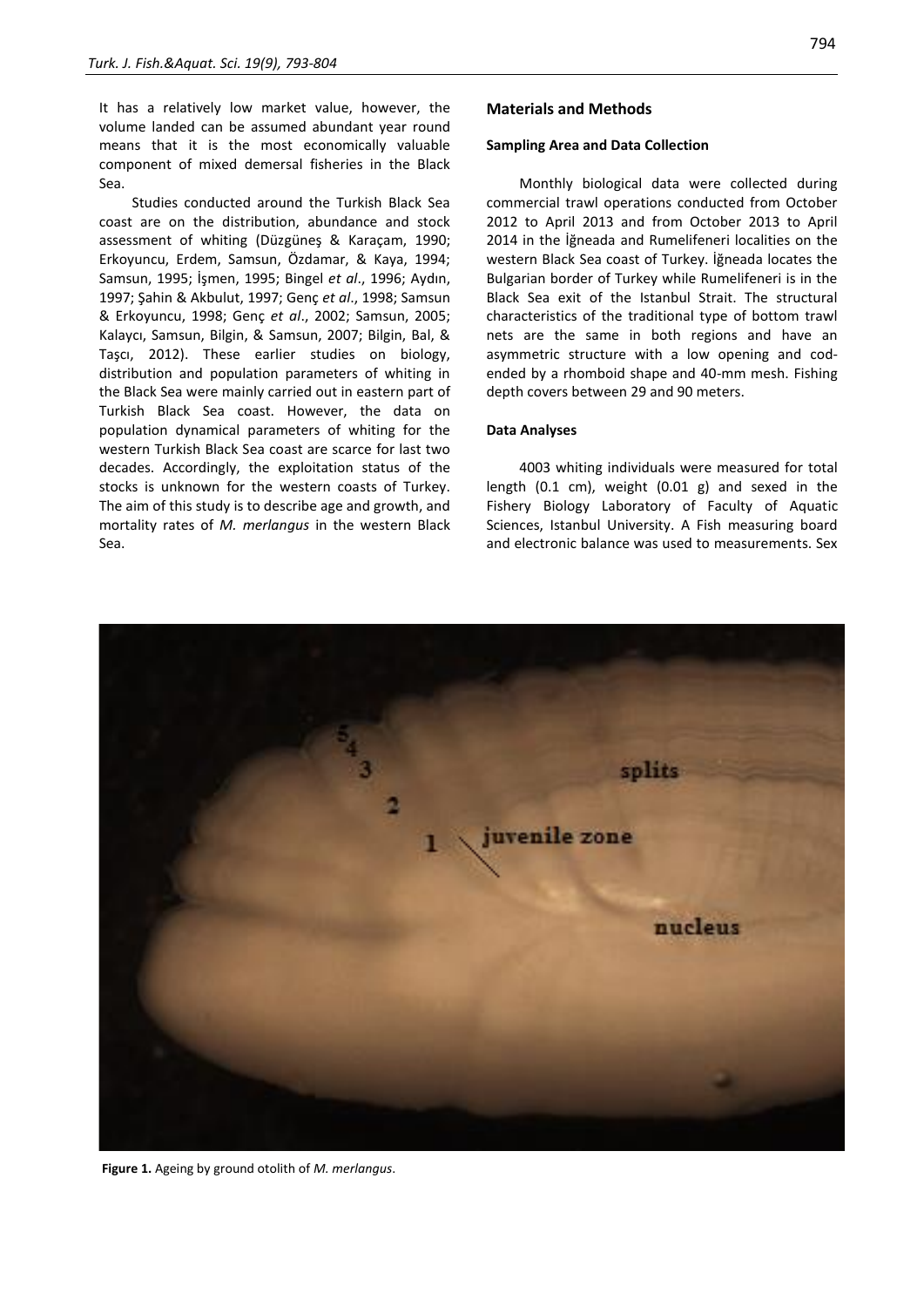were macroscopically assigned according to a macroscopic visual scale. Individuals that could not be sexed were recorded as unidentified. The Chi-square test was used to compare sex ratios from the expected 1:1 (♂/♀) ratio (Sümbüloğlu & Sümbüloğlu, 2005).

#### **Length-Weight Relationship**

The length-weight relationship, represented by the formula W = a TL<sup>b</sup> (Ricker, 1975) was log transformed into the following: In  $W = \ln q + b$  (In TL). Student's t-test was used to determine if the coefficient b was significantly different from 3 (Zar, 1999). A one-way ANCOVA was used to determine if there were significant differences in the length-weight relationships between the sexes.

#### **Age Estimation**

20

All the sampled fishes were grouped into size classes of 1 cm. Then, sagittal otoliths were removed by 10 individuals (if possible) for each length classes. Age of 1699 individuals was assessed by two readers through otolith readings without referring to information except the date of capture. As whiting grow larger, calcium carbonate is accumulated around the nucleus, inhibiting the visibility of the 1st and possibly also 2nd winter ring (Ross & Hüssy, 2013). Hereby, otoliths were ground manually with two different abrasive papers (35.0 µm and 25.8 µm median diameter) to clarify the first annulus (Figure 1). Then, ground otoliths were immersed in glycerine in a petri dish with a black background and observed under incident light in a stereoscopic microscope. Annuli were counted from the core outwards with a special attention to remark the juvenile/settling zone. To be able to judge the juvenile/settling zone directions of Ross & Hüssy (2013) followed: (a) The juvenile zone was only visible in the ground otoliths and was narrower than the winter rings; (b) as the juvenile zone appeared close to the nucleus (approximately 1500 lm). Each annulus was defined as where the opaque zone meets the translucent zone on the basis of a 1 January theoretical birthday by using an image analysis system (Leica DFC295 camera attached to a Leica S8APO stereomicroscope with LAS software). If the fish was captured; (a) before January 1st, the translucent edge is not counted (b) After January 1st, the translucent edge is included in the count.

#### **Growth Parameters**

The von Bertalanffy growth parameters calculated by the Least Square method was used to describe the growth of whiting for male, female and all (Avşar, 2005); L<sub>(t)</sub>=L∞(1-e<sup>-k(t-to)</sup>) where L<sub>t</sub> is the total length as

 $L_{\rm L}$  is  $L_{\rm opt}$  inf  $L_{\rm int}$ 18 16 14 12  $\geqslant$  10 8 6 4  $\mathcal{D}$  $\Omega$ 5 7 9 11 13 15 17 19 21 23 25 27 29 31 33 35 37 39 TL (cm)

**Figure 2.** Total length–frequency data of *M. merlangus* with indication of L<sub>L</sub> (Minimum landing size), L<sub>opt</sub> and L<sub>inf</sub>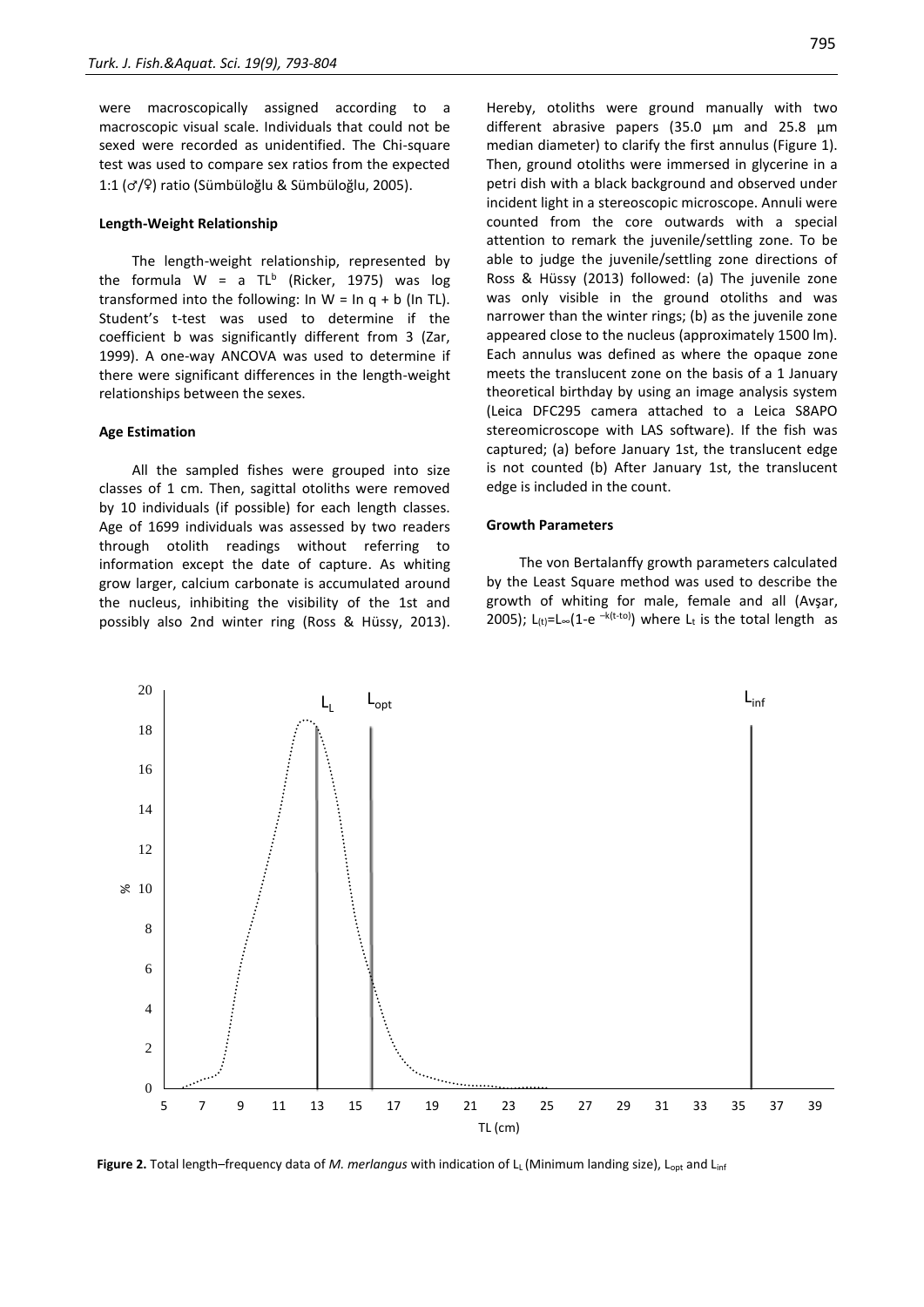cm at-age t, K is the Brody's growth coefficient as  $yr^{-1}$ , L∞ is the asymptotic length as cm, and to is the theoretical age as yr at length zero. For the growth in weight, the same function was used:  $W_{(t)}$ =W∞(1-e <sup>-k(t-</sup> <sup>to)</sup>)<sup>b</sup>, where W<sub>t</sub> is the total weight (g) at age t, W∞ is the asymptotic weight (g) and b is the constant of the length-weight relationship. In order to facilitate the comparison of the results with those of other studies, growth performance index (Ф') was estimated by the Pauly & Munro's (1984) equation:  $\Phi' = \log (k) + 2\log$ (L∞). The length Lopt at which the total biomass of a year-class reaches a maximum value was derived from growth parameters as  $L_{\text{out}} = L_{\infty} * [3 / (3 + M/K)]$ according to Froese (2004). Arguably, the body length Lopt, where the biomass of a cohort and its fecundity are maximum, is the most important point in the life of adult fish.

# **Mortality**

Total mortality (Z) was estimated by using the catch curve method recommended by Pauly, Moreau, & Abad (1995). The natural mortality (M) was estimated using Pauly's (1980) empirical equation: log  $(M) = -0.0066 - 0.279$  log (L∞) + 0.6543 log (k) + 0.4634

log T °C=16). Natural mortality for per age classes was also estimated following Gislason, Daan, Rice, & Pope, (2010) equation [ln (M) = 0.55 - 1.61 ln (L) + 1.44 ln (L∞) + ln (K)] by using average total length of age class (1-5), as required by this method. Fishing mortality rate (F) was calculated as F=Z-M. The exploitation rate (E), was computed by dividing F by Z. Total and natural mortality were also estimated by using length converted catch curve method as implemented in ELEFAN I.

#### **Results**

#### **Length and Weight Distribution**

Fish ranged in size from 6.0 to 25.9 cm, and weighed between 1.60 and 135.54 g. Males ranged between 9.1 and 19.5 cm, and between 5.16 and 59.92 g. Females ranged from 7.8 to 25.9 cm, and from 2.94 to 135.54 g. Optimum length  $(L_{opt})$  was calculated as 16.6 cm however bulk of the individuals ranged below the Lopt value (Figure 2). Females dominated size classes higher than 12 cm (mean=13.88±2.05 cm), whereas males (mean=12.88±1.66 cm) were more abundant than females in the lower size classes.



**Figure 3.** Sex-specific length frequency distribution of *M. merlangus.*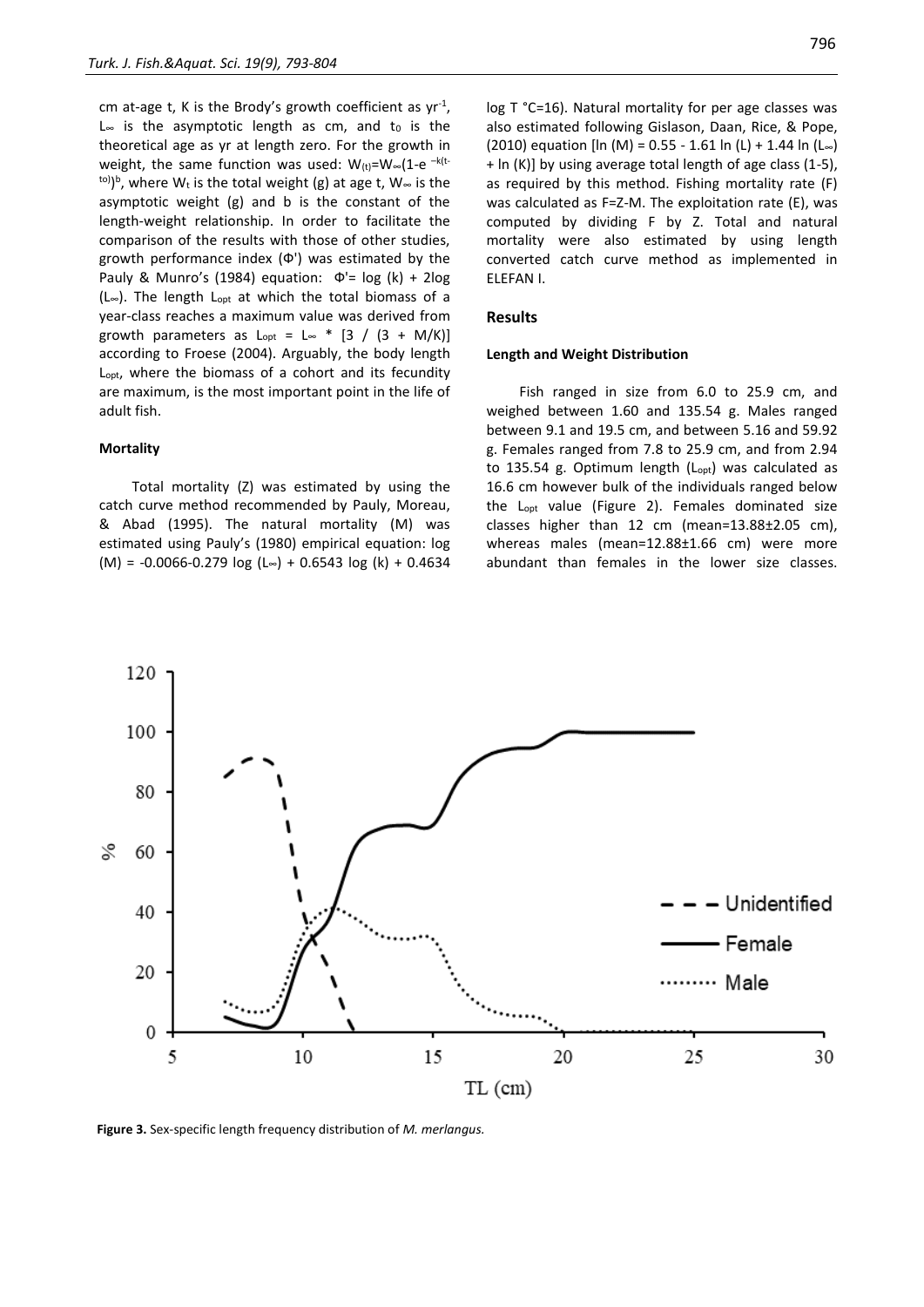Therefore, almost all the longer specimens were females (20 to 25 cm) (Figure 3).

#### **Length-Weight Relationship**

The total length–weight relationships were: for females W=0.0054  $L^{3.144}$  (N=2215, r<sup>2</sup>=0.954), for males W=0.0053  $L^{3.140}$  (N=1193, r<sup>2</sup>=0.952) and for both sexes W=0.004 L<sup>3.253</sup> (N=4003, r<sup>2</sup>=0.969). The slopes (*b*) of the total length–weight relationships differed significantly between sexes (P<0.05).  $r^2$  value of relations for males, females and sex combined indicate an efficient fit  $(r^2>0.95)$ . The value of b for males, females and sexes combined were significantly different from 3 (P<0.05).

#### **Sex Ratio**

Among the fish examined 4003 fishes, 1193 were males, 2215 were females and 595 were unidentified. The sex of the unidentified specimens were not be determined macroscopically as 482 were immature, while 113 were as damaged. The overall sex ratio was 1.85:1 which is highly significantly different from the expected ratio of 1:1 (P< 0.05). Males were dominant during the early ages, but after age of two sex ratio changed in favour of females.

#### **Age Composition**

The results of otolith reading are given in Table 1. The bulk of the samples was represented by relatively young fish. According to the frequency of occurrence, age-class 2<sup>+</sup> (33.54%) was dominant followed by age 1<sup>+</sup> (27.78%), 3<sup>+</sup> (25.19%), 4<sup>+</sup> (11.24%) and 5<sup>+</sup> (2.23%) age groups, respectively.

# **Growth Parameters**

The von Bertalanffy growth curve was fitted to observed lengths-at-age for all fish, and separately for each sex. The von Bertalanffy growth model for all whiting sampled from the Black Sea is illustrated in Figure 4. The estimated von Bertalanffy growth constants are: L∞ = 37.05 cm, K=0.10 yr<sup>-1</sup>, t<sub>0</sub> = -1.63 yr for pooled data. The calculated value of L<sup>∞</sup> is higher than the maximum observed length in this study.

#### **Mortality**

The age frequency distribution of the overall sampled population is presented using a catch curve. Total mortality (Z) was calculated using the descending

**Table 1.** Age–length key of *M. merlangus* from the south-western coasts of the Black Sea, Turkey between 2012 and 2014

| Age groups        |                |             |                  |                  |                            |               |  |
|-------------------|----------------|-------------|------------------|------------------|----------------------------|---------------|--|
| Total length (cm) | $\mathbf{1}^+$ | $2^+$       | $3^+$            | $4^+$            | $5^{\scriptscriptstyle +}$ | Total         |  |
| $\boldsymbol{6}$  | $\mathbf 1$    |             |                  |                  |                            | $\mathbf 1$   |  |
| $\boldsymbol{7}$  | 18             |             |                  |                  |                            | $18\,$        |  |
| 8                 | 39             |             |                  |                  |                            | 39            |  |
| $\boldsymbol{9}$  | 196            |             |                  |                  |                            | 196           |  |
| $10\,$            | 153            |             |                  |                  |                            | 153           |  |
| $11\,$            | 64             | 137         |                  |                  |                            | 201           |  |
| 12                | $\mathbf 1$    | 234         | $\mathbf 1$      |                  |                            | 236           |  |
| 13                |                | 198         | 55               | $\mathbf 1$      |                            | 254           |  |
| 14                |                | $\mathbf 1$ | 121              |                  |                            | 122           |  |
| 15                |                |             | 186              | $\overline{2}$   |                            | 188           |  |
| $16\,$            |                |             | 56               | 79               |                            | 135           |  |
| $17\,$            |                |             | $\boldsymbol{9}$ | 68               |                            | $77\,$        |  |
| 18                |                |             |                  | 35               |                            | 35            |  |
| 19                |                |             |                  | $\boldsymbol{6}$ | 14                         | $20\,$        |  |
| 20                |                |             |                  |                  | 11                         | 11            |  |
| 21                |                |             |                  |                  | 5                          | ${\mathsf 5}$ |  |
| 22                |                |             |                  |                  | 5                          | 5             |  |
| 23                |                |             |                  |                  |                            |               |  |
| 24                |                |             |                  |                  | $\overline{2}$             | $\mathbf 2$   |  |
| 25                |                |             |                  |                  | $\mathbf{1}$               | $\mathbf 1$   |  |
| Total             | 472            | 570         | 428              | 191              | 38                         | 1699          |  |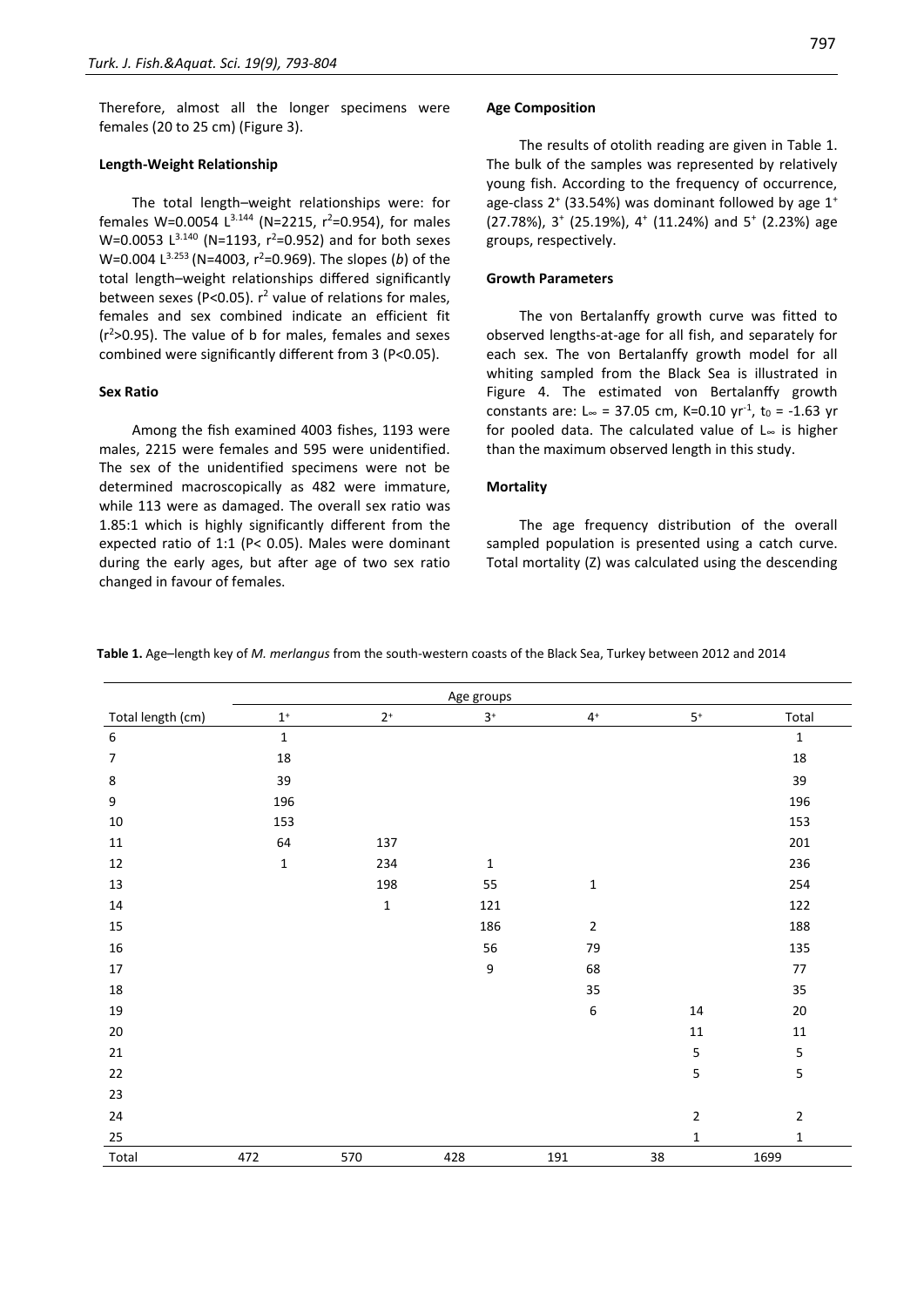

**Figure 4.** The von Bertalanffy growth curve of all *M. merlangus* samples and their sexes.



**Figure 5.** Natural mortality by age in each sex group and their pooled data according to Gislason *et al*. equation (2010).

leg of the catch curve. Z for the overall population was 1.19  $\gamma r^{-1}$ . Total natural (M) was to be 0.37  $\gamma r^{-1}$  according to Pauly (1995) equation and to be 0.86  $yr^{-1}$  for age-1, 0.51 yr<sup>-1</sup> for age-2, 0.40 yr<sup>-1</sup> for age-3, 0.32 yr<sup>-1</sup> for age-4, 0.25 yr-1 for age-5 according to Gislason *et al*. (2010) (Figure 5). Fishing (F) mortalities and exploitation ratio

(E) were  $0.82 \, yr^{-1}$ and  $0.69 \, yr^{-1}$ , respectively. Additionally, the length-converted catch curve revealed the instantaneous rates of mortality for all fish were Z=1.24  $yr^{-1}$ , M=0.42  $yr^{-1}$  and F=0.82  $yr^{-1}$ . The exploitation ratio was  $E = 0.66$  yr<sup>1</sup> as result of the length-converted catch curve.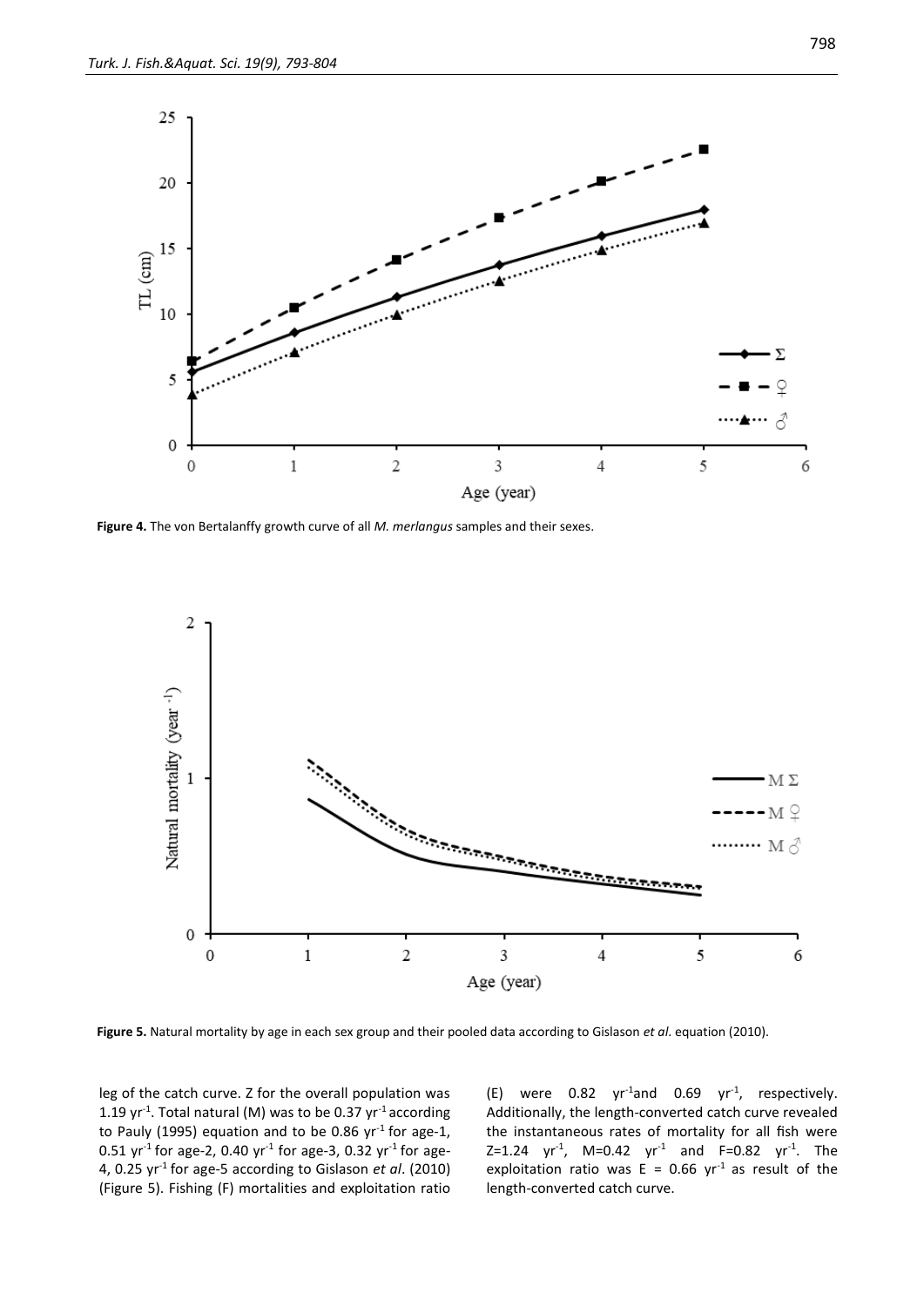**Table 2.** Sex ratios of *M. merlangus* given by various authors in the Black Sea

| Reference                 | Region         | ¥     | ď     | 9:5    | Period    |
|---------------------------|----------------|-------|-------|--------|-----------|
| Düzgüneş & Karaçam (1990) | Eastern BS*    | 71    | 29    | 2.44:1 |           |
| Samsun et al. (1994)      | Middle BS*     | 59.36 | 40.64 | 1.46:1 |           |
| Ismen (1995)              | Whole BS*      | 57    | 43    | 1.33:1 | 1990-1993 |
| Samsun (1995)             | Middle BS*     | 47.3  | 52.7  | 1:1.11 | 1991-1994 |
| Özdamar & Samsun (1995)   | Middle BS*     | 57.62 | 42.38 | 1.36:1 |           |
| Sahin & Akbukut (1997)    | Eastern BS*    | 60.96 | 39.31 | 1.55:1 |           |
| Samsun & Erkoyuncu (1998) | Middle BS*     | 46.08 | 53.92 | 1:1.17 | 1995-1996 |
| Ciloğlu et al. (2001)     | Eastern BS*    | 64.86 | 35.14 | 1.85:1 | 1996      |
| Samsun (2005)             | Middle BS*     | 53.39 | 46.51 | 1.15:1 | 2001-2003 |
| Ak et al. (2009)          | Eastern BS*    | 66    | 34    | 1.95:1 | 2007-2008 |
| Radu & Maximov (2013)     | Romanian coast | 57    | 43    |        | 2010-2011 |
| This study                | Western BS*    | 65    | 35    | 1.85:1 | 2012-2014 |

**Table 3.** The length–weight relationships obtained from different areas of the Black Sea for *M. merlangus*

| Reference                 | Region                 | Period    | Sex | Length range | a      | b     |
|---------------------------|------------------------|-----------|-----|--------------|--------|-------|
|                           |                        |           | Q   |              | 0.0182 | 2.717 |
| Düzgüneş & Karaçam (1990) | Eastern BS*            |           | ď   |              | 0.0797 | 2.220 |
|                           |                        |           | Σ   | 13.2-24.9    | 0.2721 | 2.573 |
|                           |                        |           | Q   |              | 0.0038 | 3.248 |
| Samsun (1995)             | Middle BS*             | 1991-1994 | ď   |              | 0.0049 | 3.182 |
|                           |                        |           | Σ   |              | 0.0045 | 3.187 |
| Bingel et al. (1996)      | Middle and Eastern BS* | 1990-1992 | Σ   |              | 0.0052 | 3.126 |
| Aydın (1997)              | Eastern BS*            | 1996      | Σ   | 11.0-22.9    | 0.0039 | 3.217 |
|                           |                        |           | Q   | $6.6 - 43.2$ | 0.0046 | 3.181 |
| Genç et al. (1998)        | Eastern BS*            | 1991-1994 | ď   | $6.8 - 30.5$ | 0.0056 | 3.111 |
|                           |                        |           | Σ   | $5.6 - 43.2$ | 0.0052 | 3.142 |
| Erkoyuncu et al. (1994)   | Middle BS*             |           | Σ   |              | 0.0034 | 3.300 |
|                           |                        |           | ¥   | 5.5-32.5     | 0.0040 | 3.255 |
| İşmen (1995)              | Whole BS*              | 1990-1993 | ď   | $6.5 - 18.8$ | 0.0043 | 3.225 |
|                           |                        |           | Σ   | $5.5 - 32.5$ | 0.0042 | 3.241 |
| Şahin & Akbulut (1997)    | Eastern BS*            |           | ¥   |              | 0.0048 | 3.151 |
|                           |                        |           | ď   |              | 0.0054 | 3.110 |
| Samsun & Erkoyuncu (1998) | Middle BS*             | 1995-1996 | Σ   | $9.0 - 24.0$ | 0.0039 | 3.238 |
| Genç et al. (2002)        | Eastern BS*            | 1998-2002 | Σ   | $7.5 - 25.4$ | 0.0058 | 3.077 |
| Bradova & Prodanov (2003) | Bulgaria coast         | 1983-2000 | Σ   |              | 0.0083 | 2.930 |
|                           |                        |           | Q   | 8.4-31.5     | 0.0043 | 3.196 |
| Samsun (2005)             | Middle BS*             | 2001-2003 | ď   | 8.7-22.9     | 0.0043 | 3.193 |
|                           |                        |           | Σ   | 8.4-31.5     | 0.0042 | 3.201 |
|                           |                        |           | Q   | $8.8 - 22.7$ | 0.0070 | 3.011 |
| Kalaycı et al. (2007)     | Middle BS*             | 2004-2005 | ď   | $8.1 - 22.4$ | 0.0840 | 2.930 |
|                           |                        |           | Σ   | $8.1 - 22.7$ | 0.0067 | 3.024 |
| Maksimov et al. (2007)    | <b>Bulgaria coast</b>  | 2007      | Σ   |              | 0.0050 | 3.110 |
| Yankova et al. (2011)     | Bulgaria coast         | 2006-2008 | Σ   | $5.5 - 22.5$ | 0.0040 | 3.151 |
| Bilgin et al. (2012)      | Eastern BS*            | 2011-2012 | Q   | 11.1-30.7    | 0.0050 | 3.145 |
|                           |                        |           | ď   | 10.8-20.4    | 0.0120 | 2.813 |
|                           |                        |           | ç   | $7.7 - 23.2$ | 0.0050 | 3.149 |
| Zengin et al. (2012)      | Middle BS*             | 200-2011  | ď   | $7.6 - 18.1$ | 0.0060 | 3.059 |
|                           |                        |           | Σ   | $5.8 - 23.2$ | 0.0050 | 3.172 |
|                           |                        |           | Q   | $7.8 - 25.9$ | 0.0054 | 3.144 |
| This study                | Western BS*            | 2012-2014 | ď   | $9.1 - 19.5$ | 0.0053 | 3.140 |
|                           |                        |           | Σ   | $6.0 - 25.9$ | 0.0040 | 3.253 |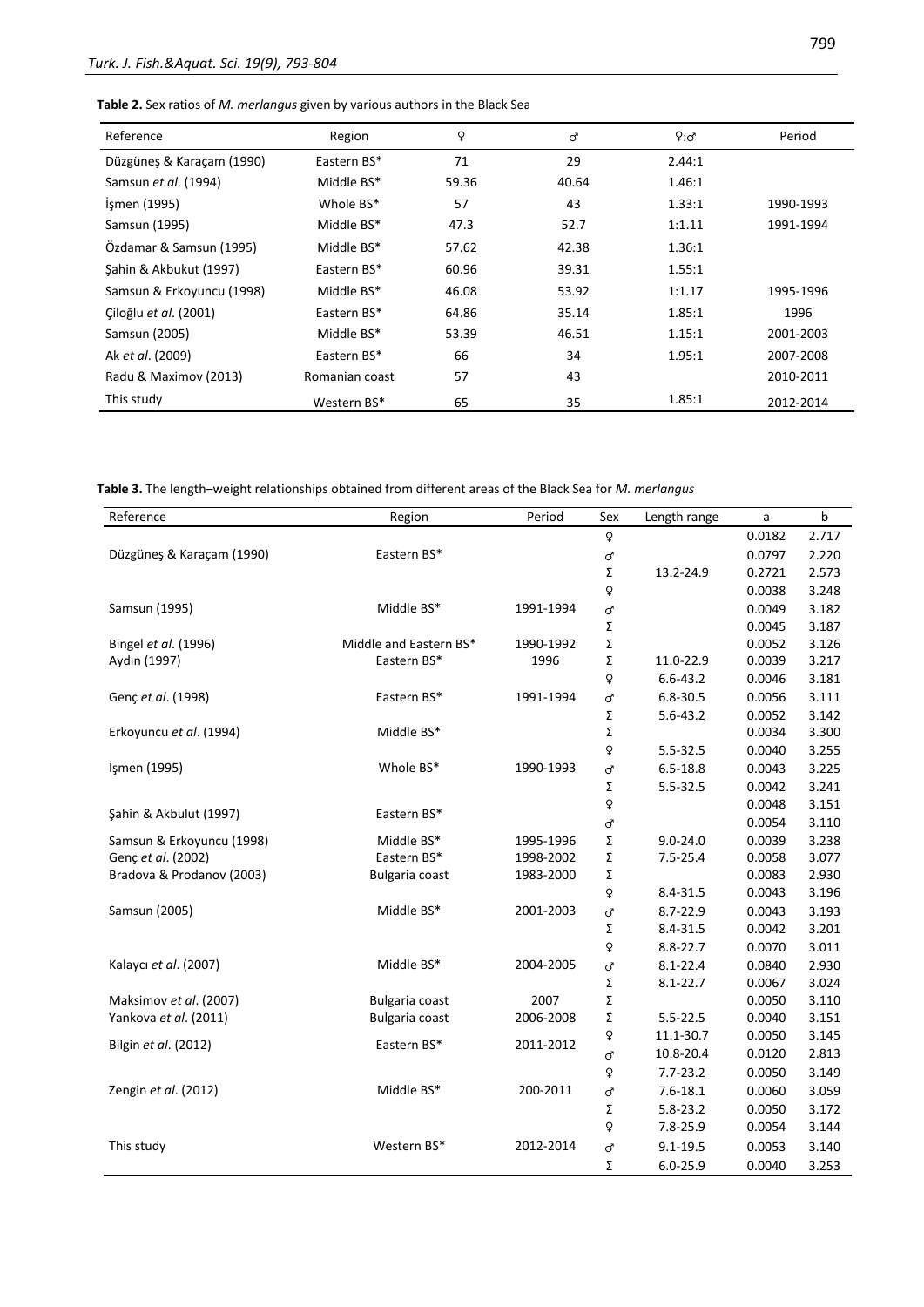**Table 4.** The percentage distribution of age groups for *Merlangius merlangus* in different studies along the Black Sea

|                            |      |      |      |      | Age groups   |     |     |     |   |     |
|----------------------------|------|------|------|------|--------------|-----|-----|-----|---|-----|
| Kaynak                     | 0    | 1    | 2    | 3    | 4            | 5   | 6   | 7   | 8 | 9   |
| Düzgüneş & Karaçam (1990)  |      | 6.5  | 24.9 | 51.9 | 14.5         | 2.2 |     |     |   |     |
| Samsun et al. (1994)       |      | 19.7 | 37.5 | 28.9 | 8.33         | 4.5 | 0.5 | 0.6 |   |     |
| Özdamar & Samsun (1995)    |      | 31.4 | 37.2 | 21   | 7.89         | 1.6 | 0.5 |     |   |     |
| Şahin & Akbulut (1997)     |      | 31   | 47.6 | 16.8 | 3.3          | 1   | 0.2 | 0.1 |   |     |
| Çiloğlu et al. (2001)      |      | 36   | 24   | 23.7 | 13.2         | 2.3 | 0.4 | 0.4 |   | 0.1 |
| Samsun (2005)              | 9.43 | 18.3 | 41.8 | 21   | 7.76         | 1.4 | 0.2 | 0.1 |   | 0.1 |
| Özdemir et al. (2006)      | 43.2 | 40.5 | 10.1 | 3.3  | 2.7          |     |     |     |   |     |
| STECF (2012)/Romania       | 42.1 | 46.4 | 11.5 |      |              |     |     |     |   |     |
| STECF (2013)/Romania       | 12.3 | 41.9 | 33.8 | 8.1  | 2.8          |     |     |     |   |     |
| Radu et al. (2013)/Romania | 4    | 40   | 46   | 7    | $\mathbf{1}$ | 2   |     |     |   |     |
| This study                 |      | 27.6 | 33.4 | 25.1 | 11.2         | 2.2 |     |     |   |     |

| Table 5. The von Bertalanffy growth parameters and growth performance index values ( $\Phi'$ ) obtained from different areas of the Black |  |
|-------------------------------------------------------------------------------------------------------------------------------------------|--|
| Sea for M. merlangus                                                                                                                      |  |

| Reference                    | Study area                | Length range |           | $W_{\infty}$ | $L_{\infty}$ | К     | $\Phi'$ |
|------------------------------|---------------------------|--------------|-----------|--------------|--------------|-------|---------|
| Prodanov (1980)              | Western BS                |              | Σ         |              | 31.42        | 0.145 | 2.15    |
| Düzgüneş & Karaçam<br>(1990) | Eastern BS*               | 13.2-24.9    | Σ         | 239.00       | 31.9         | 0.020 | 2.32    |
| Samsun et al. (1994)         | Middle BS*                | $8.5 - 40.0$ | Σ         | 568.69       | 40.04        | 0.148 | 2.36    |
| Uysal (1994)                 | Middle BS*                |              | Σ         |              | 41.8         | 0.140 | 2.38    |
| Samsun (1995)                | Middle BS*                |              | Σ         |              | 39.73        | 0.147 | 2.37    |
|                              |                           | $5.5 - 32.5$ | Q         |              | 40.4         | 0.150 | 2.39    |
| İşmen (1995)                 | Whole BS*                 | $6.5 - 18.8$ | $\sigma$  |              | 33.5         | 0.170 | 2.28    |
|                              |                           | 5.5-32.5     | Σ         |              | 39.1         | 0.150 | 2.36    |
| Bingel et al. (1996)         | Middle and Eastern<br>BS* |              | Σ         |              | 33.56        | 0.300 | 2.52    |
| Şahin & Akbulut              |                           | $9.0 - 27.7$ | Q         |              | 45.36        | 0.101 | 2.31    |
| (1997)                       | Eastern BS*               | $8.8 - 21.7$ | $\sigma$  |              | 35.93        | 0.124 | 2.20    |
| Samsun & Erkoyuncu<br>(1998) | Middle BS*                | $9.0 - 24.0$ | Σ         |              | 35.45        | 0.138 | 2.23    |
|                              |                           | $6.6 - 43.2$ | ç         | 736.46       | 43.26        | 0.108 | 2.31    |
| Genç et al. (1998)           | Eastern BS*               | $6.8 - 30.5$ | ď         | 332.75       | 34.24        | 0.136 | 2.20    |
|                              |                           | $5.6 - 43.2$ | Σ         | 720.23       | 43.74        | 0.103 | 2.29    |
| Çiloğlu et al. (2001)        |                           | 11-30.4      | ç         |              | 52.5         | 0.092 | 2.40    |
|                              | Eastern BS*               | $11 - 25.3$  | $\sigma$  |              | 37.2         | 0.114 | 2.19    |
|                              |                           |              | Q         |              | 37.3         | 0.170 | 2.37    |
| İşmen (2002)                 | Whole BS*                 |              | ď         |              | 29.1         | 0.160 | 2.13    |
|                              |                           |              | Σ         |              | 37.9         | 0.160 | 2.36    |
| Genç et al. (2002)           | Eastern BS*               | $7.5 - 25.4$ | Σ         |              | 39.51        | 0.115 | 2.25    |
| Bradova & Prodanov<br>(2003) | Western BS                |              | Σ         |              | 26.63        | 0.223 | 2.19    |
| Özdemir et al. (2006)        | Middle BS*                |              | Σ         |              | 31.33        | 0.201 | 2.29    |
| Maximov et al. (2007)        | Romania                   |              | Σ         |              | 26.3         | 0.160 | 2.04    |
|                              | <b>Bulgaria</b>           |              | Σ         |              | 29.83        | 0.157 | 2.14    |
| Raykov et al. (2008)         | Ukrania                   |              | Σ         |              | 39.0         | 0.106 | 2.20    |
|                              |                           | $8.4 - 31.5$ | ç         | 413.85       | 39.0         | 0.114 | 2.24    |
| Samsun (2005)                | Middle BS*                | $8.7 - 22.9$ | ď         | 284.34       | 32.29        | 0.143 | 2.17    |
|                              |                           | $8.4 - 31.5$ | Σ         | 530.13       | 39.0         | 0.115 | 2.24    |
|                              |                           | $7.8 - 25.9$ | ç         | 597.3        | 40.2         | 0.111 | 2.24    |
| This study                   | Western BS*               | $9.1 - 19.5$ | $\vec{C}$ | 350.9        | 34.8         | 0.135 | 2.19    |
|                              |                           | $6.0 - 25.9$ | Σ         | 507.9        | 37.05        | 0.106 | 2.13    |

\*Turkish coast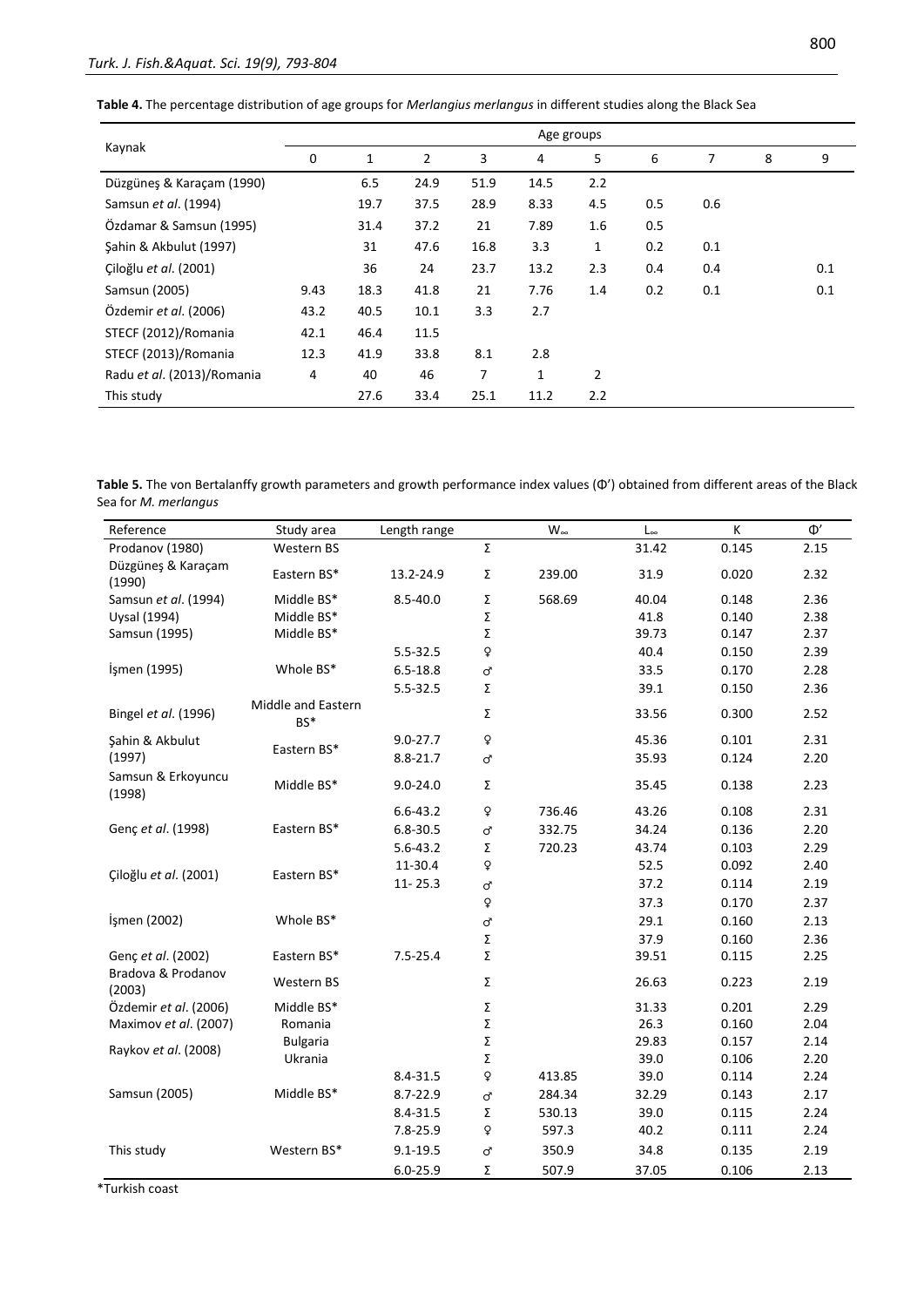**Table 6.** Results of previous studies concerning mortality rates and exploitation rate of *M. merlangus* from different localities in the Black Sea

| Reference                 | Region                 | Z    | M       | F    | E    | Period    |
|---------------------------|------------------------|------|---------|------|------|-----------|
| Prodanov (1980)           | <b>Bulgaria</b>        |      | 0.4/0.5 |      |      |           |
| Düzgüneş & Karaçam (1990) | Eastern BS*            | 1.41 |         |      |      |           |
| Samsun et al. (1994)      | Middle BS*             | 1.20 | 0.29    | 0.91 | 0.76 |           |
| Samsun (1995)             | Middle BS*             | 2.01 | 0.29    | 1.72 | 0.86 |           |
|                           |                        | 2.18 | 0.43    | 1.74 | 0.74 | 1990      |
|                           |                        | 1.43 | 0.38    | 1.05 | 0.73 | 1991      |
| Işmen (1995)              | Whole BS*              | 1.29 | 0.36    | 0.93 | 0.72 | 1992      |
|                           |                        | 1.63 | 0.39    | 1.24 | 0.76 | 1990-1992 |
| Özdamar & Samsun (1995)   | Middle BS*             | 1.36 | 0.38    | 0.98 | 0.72 |           |
|                           |                        | 4.25 | 0.58    | 3.67 | 0.86 | 1991      |
| Bingel et al. (1996)      | Middle and Eastern BS* | 3.59 | 0.59    | 3.00 | 0.84 | 1992      |
| Samsun & Erkoyuncu (1998) | Middle BS*             | 1.15 | 0.26    | 0.89 | 0.77 |           |
| Genç et al. (1998)        | Eastern BS*            | 1.05 | 0.23    | 0.82 | 0.78 |           |
| Genç et al. (2002)        | Eastern BS*            | 0.86 | 0.25    | 0.61 | 0.71 |           |
| Samsun (2005)             | Middle BS*             | 1.34 | 0.23    | 1.11 | 0.83 |           |
| This study (length)       | Western BS*            | 1.24 | 0.42    | 0.82 | 0.66 | 2012-2014 |
| This study (age)          | Western BS*            | 1.19 | 0.37    | 0.82 | 0.69 | 2012-2014 |

\*Turkish coast

#### **Discussion**

This is the first comparative study on the age and growth of populations of whiting from western Black Sea coast of Turkey. Sex ratios reported by some recent studies based on trawl samplings are given in Table 2. As it is seen, females generally are dominant in the Black Sea. In this study, M:F ratio differed significantly from the theoretical 1:1. İşmen (1995) indicated that females were dominant sex in all age groups except of age 1 in the Black Sea and this ratio increased with age. Cooper (1983) concluded that variations in the sex ratio can probably be related to differences in the age composition of the stock associated with greater mortalities in older males and the preference of larger fish for deeper water.

The length-weight relationship of the whiting has been reported for different temporal and spatial samplings. The parameter 'b' calculated for whiting ranges between 2.22 and 3.30. However, the general trend of L-W relationship was isometric and positive allometric in most studies (Table 3). According to the *t-test* results the parameter b is not different considering western, middle and eastern parts of the Black Sea (P>0.05).

Whiting has different growth rates for each sex, with females growing slower, reaching larger sizes and living longer than males. Both this study and others shows that the asymptotic length (L∞) was larger in females than that of males. Therefore, the difference in maximum observed sizes could be attributable to the different rate of mortality. The different inputs with respect to maximum age and age composition were reported depending on spatial and temporal variations in the Black Sea. Dominant age classes were age 2 and 1 according to other studies conducted in Black Sea in a similar results of this study (age 2 as 33.54% and age 1 as 27.78%). The oldest specimen in this study was 5 years old whereas İşmen (1995), Ciloglu (2001) and Samsun (2005) reported oldest specimens of up to 9 years from the middle and eastern Black Sea (Table 4). These values are the maximum observed age for *M. merlangus*. Since demersal trawl fishery is forbidden in eastern Black Sea coast of Turkey for all the year around, whiting stocks have been exploited by only gill nets. Hence, stocks are represented with high age classes in eastern part.

The growth parameters are likely the most investigated point in studies related whiting. In all study, females have higher L<sup>∞</sup> values. Males always attained their L<sup>∞</sup> faster than females with higher K values. Various authors reported the parameters of von Bertalanffy growth equation on a certain range (Table 5). It is clear, some variation in the L∞ of whiting was found between studies, with the largest size being 52.5 cm. The *t-test* showed a significant difference between growth performance indexes in the different localities (P<0.05) within the Black Sea. The index of phi prime ranges between 2.04 and 2.52 for whiting distributed along the Black Sea. Mean of phi prime was 2.29, 2.27 and 2.16 for eastern, middle and western of Black Sea,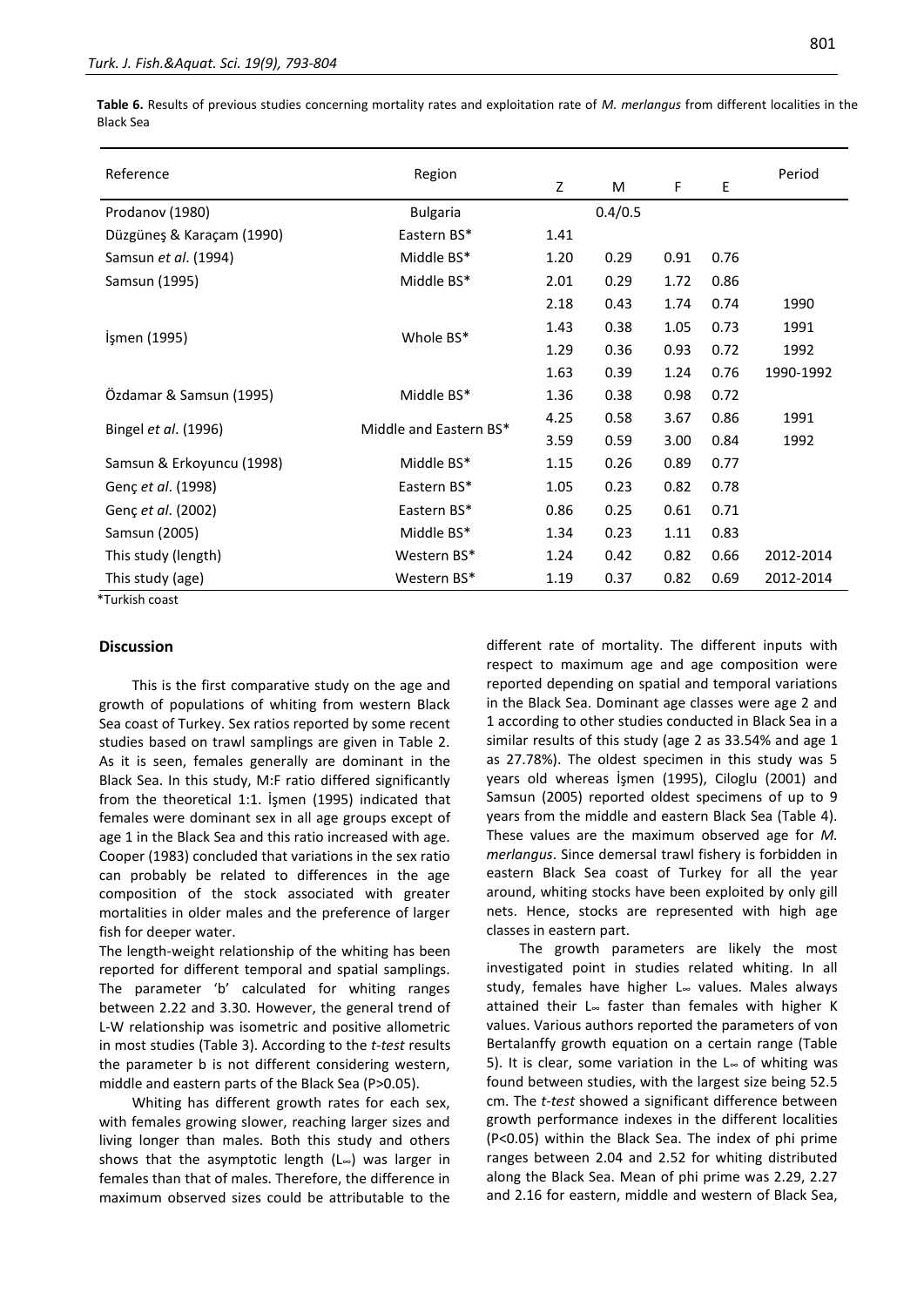respectively. Lower phi prime indices were estimated that implying a lower growth performance for the western populations. The growth performance is higher in the eastern part of Black Sea because of existing of two big rivers Yeşilırmak and Kızılırmak supply more feeder than other parts for whiting. In this study conducted in western Black Sea k value defined between 0.11  $yr^{-1}$  and 0.14  $yr^{-1}$ . According to Froese & Pauly (2009), k values between 0.05  $yr^{-1}$ –0.15  $yr^{-1}$ indicate slow growth of fish population.

The estimated fishing mortality rate and exploitation rate (E=0.66  $yr^{-1}$ ) obtained in this study and in all other cases indicate a fairly high fishing pressure on the whiting stocks (Table 6). The highest fishing mortality was identified as 3.67  $yr<sup>-1</sup>$  in 1997 by Bingel *et al*. (1996) while the lowest fishing mortality was detected as 0.61 yr-1 in 2002 by Genç *et al*. (2002) for the eastern Black Sea where bottom trawl fishing are completely prohibited. In general, exploitation rate was found over  $0.5$  yr<sup>-1</sup> in all studies. According to these results, it can be concluded that whiting stocks are under over fishing pressure in the Black Sea. As a result of this study, exploitation rate seems comparatively lower than central and eastern part of the Black Sea. It could be because of the lower catch amounts of whiting in western than eastern, and also bottom set nets have been not used in the western part for whiting. No comparisons were possible for length and age classes for which no current mortality existed.

L<sub>opt</sub> indicated that the whiting catch was largely based on sexually immature fishes and that the fisheries are at risk of recruitment and/or growth overfishing. Yıldız & Karakulak (2017) defined that 55% of whiting catches by bottom trawling was discarded due to their small size. Zengin *et al*. (1997) as well presented the  $Lc_{50}$  values as 13.1, 14.8 and 15.0 cm obtained for diamond mesh size of 36, 40 and 44 mm, respectively and as 16.2 cm for square mesh size of 44 mm. Genç et al. (2002) also revealed Lc<sub>50</sub> as13.54 cm for the diamond cod end size of 40 mm. These studies revealed that the 44 mm mesh size is most proper for whiting populations. Mesh size selectivity can be used to control size of catch and to modify the mortality rates for different size classes. To decrease fishing mortality, selectivity of bottom trawl nets should be developed and survival rates of escaping individuals from cod end should be determined.

According to the FAO experts the whiting stocks must be protected from over-fishing because of a great importance for the pointed commercial fish species (Bradova & Prodanov, 2003). The whiting stock suffer growth overfishing which results in a reduction in yield regardless of increased effort. Majority of the catch is composed of individuals below the optimum length (Lopt) where the maximum possible yield per recruit is obtained. In contrast, starting fishing at L<sub>opt</sub> leads to greater stock sizes and greater profits, albeit with a slightly increased cost of fishing (Froese *et al*. 2008). The advisory report of STECF (2014) indicated that F should not be exceeding  $0.46$  yr<sup>-1</sup> for a sustainable fishery and recommend a catch not more than 331 tons for 2015. However, whiting stocks are not subject to total allowable catches (TACs) and quotas. Moreover, number of trawlers should be discussed in order to decrease fishing pressure on the whiting stocks in the Black Sea. Fisheries management regarding a sustainable approach should obviously need to take into account the fishing pressure to provide the stock assessments of whiting populations.

# **Acknowledgements**

This study was supported by the Scientific Research Projects Coordination Unit of Istanbul University. Projects No: FAB-2017-24719. The authors would like to thank all of the trawl fishermen for their help.

#### **References**

- Aydın, M. (1997). *Estimation of the parameters of the selectivity of the gill nets used in whiting fishery*. MSc thesis. Karadeniz Technical University, 53p.
- Bilgin, S., Bal, H., & Taşcı, B. (2012). Length Based Growth Estimates and Reproduction Biology of Whiting, *Merlangius merlangus euxinus* (Nordman, 1840) in the Southeast Black Sea. *Turkish Journal of Fisheries and Aquatic Science*, *12*, 871-881. [https://doi.org/10.4194/1303-2712-v12\\_4\\_15.](https://doi.org/10.4194/1303-2712-v12_4_15)
- Bingel, F., Bekiroğlu, Y., Gücü, A.C., Niermann, U., Kıdeyş, A.E., Mutlu, E., Doğan, M., Kayıkçı, Y., Avşar, D., Genç, Y., Okur, H., & Zengin, M. (1996). Black Sea fish stock assessment project. Final report. Inst. Mar. Sci. Erdemli and Fish. Res. Inst., Trabzon, 172 pp, DEBÇAG 74/G, DEBÇAG 139/G and DEBAG 115/G.
- Bradova, N., & Prodanov, K. (2003). Growth rate of the whiting (*Merlangius merlangus euxinus*) from the western part of Black Sea. *Proc. Institute of Oceanology-BAS*, *4*, 157-164.
- Cooper, A. (1983). The Reproductive biology of Poor-Cod, *Trisopterus minutus* L., Whiting, *Merlangius merlangus* L., and Norway pout, *Trisopterus esmarkii* Nilsson, off the West coast of Scotland*. Journal Fish Biology*, *22*, 317-334.
- Çiloğlu, E., Şahin, C., Zengin, M., & Genç, Y. (2001). Determination of Some Population Parameters and Reproduction Period of Whiting (*Merlangius merlangus euxinus* Nordmann, 1840) on the Trabzon-Yomra Coast in the Eastern Black Sea. *Turkish Journal of Veterinary and Animal Sciences*, *25*, 831-837.
- Düzgüneş, E., & Karaçam, H. (1990). Some population parameters, meat yield and bio-chemical composition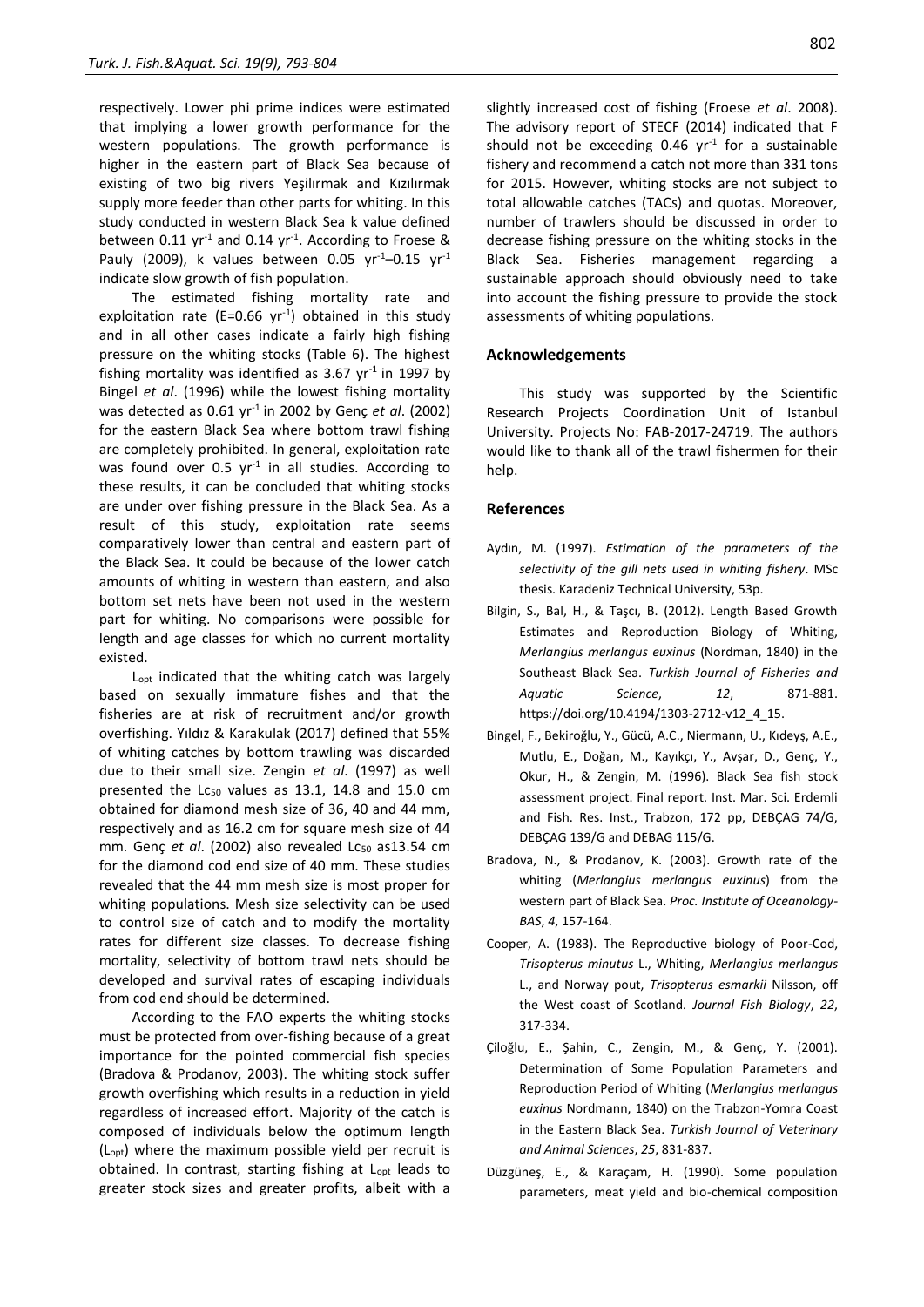of whiting (*Gadus euxinus* Nord., 1840) in the eastern Black Sea. *Turkish Journal of Zoology*, *14*, 345–352.

- Erkoyuncu, İ., Erdem, M., Samsun, O., Özdamar, E., & Kaya, Y. (1994). A research on the determination of meat yields, chemical composition and weight-length relationship of some fish species caught in the Black Sea. *İstanbul University Journal of Aquatic Products*, *8*(1-2), 181-191.
- Froese, R. (2004). Keep it simple: three indicators to deal with overfishing. *Fish and Fisheries*, *5*, 86–91. [https://doi.org/10.1111/j.1467-2979.2004.00144.x.](https://doi.org/10.1111/j.1467-2979.2004.00144.x)
- Froese, R. (2006). Cube law, condition factor and weight– length relationships: history, meta-analysis, and recommendations. *Journal of Applied Ichthyology*, *22*, 241–253. [https://doi.org/10.1111/j.1439-](https://doi.org/10.1111/j.1439-0426.2006.00805.x) [0426.2006.00805.x.](https://doi.org/10.1111/j.1439-0426.2006.00805.x)
- Genç, Y., Zengin, M., Başar, S., Tabak, İ., Ceylan, B., Çiftçi, Y., Üstündağ, Y., Akbulut, B., & Şahin, T. (1998). Research project of economic aquatic products. TAGEM/IY/96/17/3/001, Final Report, Central Fisheries Research Institute, 157 pp.
- Genç, Y., Mutlu, C., Zengin, M., Aydın, İ., Zengin, B., & Tabak, İ. (2002). Determination of the effect of catch effort on Demersal fish stocks in the Eastern Black Sea. Agricultural and Rural Affairs, TAGEM Final Report TAGEM/IY/97 /17/03/006, Trabzon, 122 pp.
- Gislason, H., Daan, N., Rice, J.C., & Pope, J.G. (2010). Size, growth, temperature and the natural mortality of marine fish. *Fish and Fisheries*, *11*(2), 149–158. [https://doi.org/10.1111/j.1467-2979.2009.00350.x.](https://doi.org/10.1111/j.1467-2979.2009.00350.x)
- İsmen, A. (1995). *The Biology and population parameters of the whiting (Merlangius merlangus euxinus Nordmann) in the Turkish coast of the Black Sea*. PhD thesis, Mersin, Middle East Technical University, 215 pp.
- İsmen, A. (2002). A preliminary study on the population dynamics parameters of whiting (*Merlangius merlangus euxinus*) in Turkish Black Sea coast waters. *Turkish Journal of Zoology*, *26*, 157-166.
- Kalaycı, F., Samsun, N., Bilgin, S., & Samsun, O. (2007). Length-Weight Relationship of 10 Fish Species Caught by Bottom Trawl and Mid-water Trawl from the Middle Black Sea, Turkey. *Turkish Journal of Fisheries and Aquatic Sciences*, *7*, 33-36.
- Pauly, D. (1980). On the interrelationships between natural mortality, growth parameters and mean environmental temperature in 175 fish stocks. *Journal du Conseil international pour l'Exploration de la Mer*, *39*, 175-192.
- Pauly, D., & Munro, J.L. (1984). Once more on the comparison of growth fin fish and invertebrates. *ICLARM Fishbyte*, *1*, 21-22.
- Pauly, D., Moreau, J., & Abad, N. (1995). Comparison of age structured and length-converted catch curves of brown trout *Salmo trutta* in two French rivers. *Fisheries Research*, *22*, 197- 204.
- Prodanov, K., Mikhailov, K., Daskalov, G., Maxim, K., Chashchin, A., Arkhipov, A., Shlyakhov, V., & Ozdamar, E. (1996). Environmental management of fish resources in the Black Sea and their rational exploitation. Preliminary Version. FAO Fisheries Circular. No. 909. Rome, FAO. 198p.
- Ricker, W.E. (1975). Computation and interpretation of biological statistics of fish population. *Bulletin of Fisheries Research Canada*, *191*, 1-382.
- Ross, D.S., & Hüssy, K. (2013). A reliable method for ageing of whiting (*Merlangius merlangus*) for use in stock assessment and management. *Journal of Applied Ichthyology*, *29*, 825-832. [https://doi.org/10.1111/jai.12204.](https://doi.org/10.1111/jai.12204)
- Sağlam, N.E., & Sağlam, C. (2012). Population Parameters of Whiting (*Merlangius merlangus euxinus* L., 1758) in the South-Eastern Black Sea. *Turkish Journal of Fisheries and Aquatic Sciences*, *12*, 831-839. [https://doi.org/10.4194/1303-2712-v12\\_4\\_11.](https://doi.org/10.4194/1303-2712-v12_4_11)
- Samsun, O. (1995). Investigation of the Whiting (*Gadus merlangus euxinus* Nordmann, 1840) caught by the Bottom Trawlers in the Fisheries Catching Term of 1991–1994 from the viewpoint of fishery biology. *Journal of Egirdir Fisheries Faculty of Suleyman Demirel University*, *4*, 273–282.
- Samsun, N., & Erkoyuncu, İ. (1998). The research on the estimation of some parameters of whiting (*Gadus merlangus euxinus*, Nord. 1840) caught by the bottom trawlers in the area of Sinop (Black Sea) from the view point of fishery biology. *Ege Journal of Fisheries and Aquatic Sciences (EgeJFAS)*, *15*(1-2), 19-31.
- Samsun, S. (2005)*. The research on the some reproduction and feeding characteristics of the whiting (Gadus merlangus euxinus Nordmann, 1840).* PhD. thesis, Ondokuz Mayıs University, Institute of Science, 103 pp. Samsun.
- STECF (2012). Scientific, Technical and Economic Committee for Fisheries, Assessment of Black Sea Stocks, (STECF-12-15) (eds. Daskalov G., Osio C. and Charef, A., Publications Office of the European Union, Luxembourg, EUR 25580 EN, JRC 76532, 279pp. [https://doi.org/10.2788/63715.](https://doi.org/10.2788/63715)
- STECF (2014). Black Sea assessments (STECF-14-14). Publications Office of the European Union, Luxembourg, EUR 26896 EN, JRC 92436, 421 pp.
- Şahin, T., & Akbulut, B. (1997). Some population aspects of whiting (*Merlangius merlangus euxinus* Nordmann, 1840) in the eastern Black Sea coast of Turkey. *Turkish Journal of Zoology*, *21*, 187-193.
- TUIK (2016). Fishery Statistics 2015. Turkish Statistical Institute. **Ankara.** Ankara. http://www.tuik.gov.tr/PreTablo.do?alt\_id=1005.

Whitehead, P.J.P., Bauchot, M.L., Hureau, J.C., Nielsen, J., &